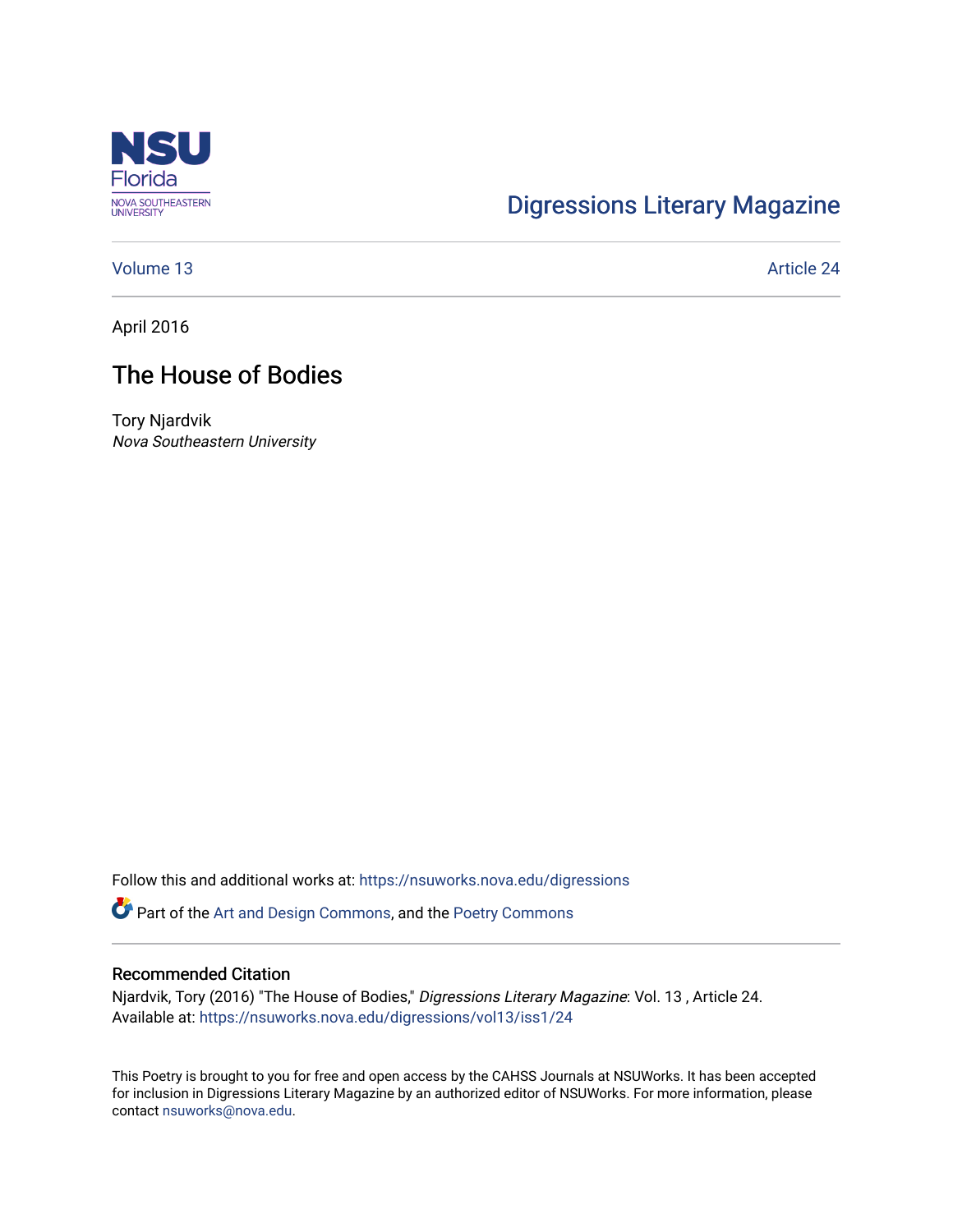## The House of Bodies

### Author Bio

Tory is 21 years old and left Montana to pursue international studies at NSU. She played on the NSU volleyball team for two years until she broke her back in an accident, ending her volleyball career. In her spare time, Tory enjoys writing poetry, travelling, and attending music festivals.